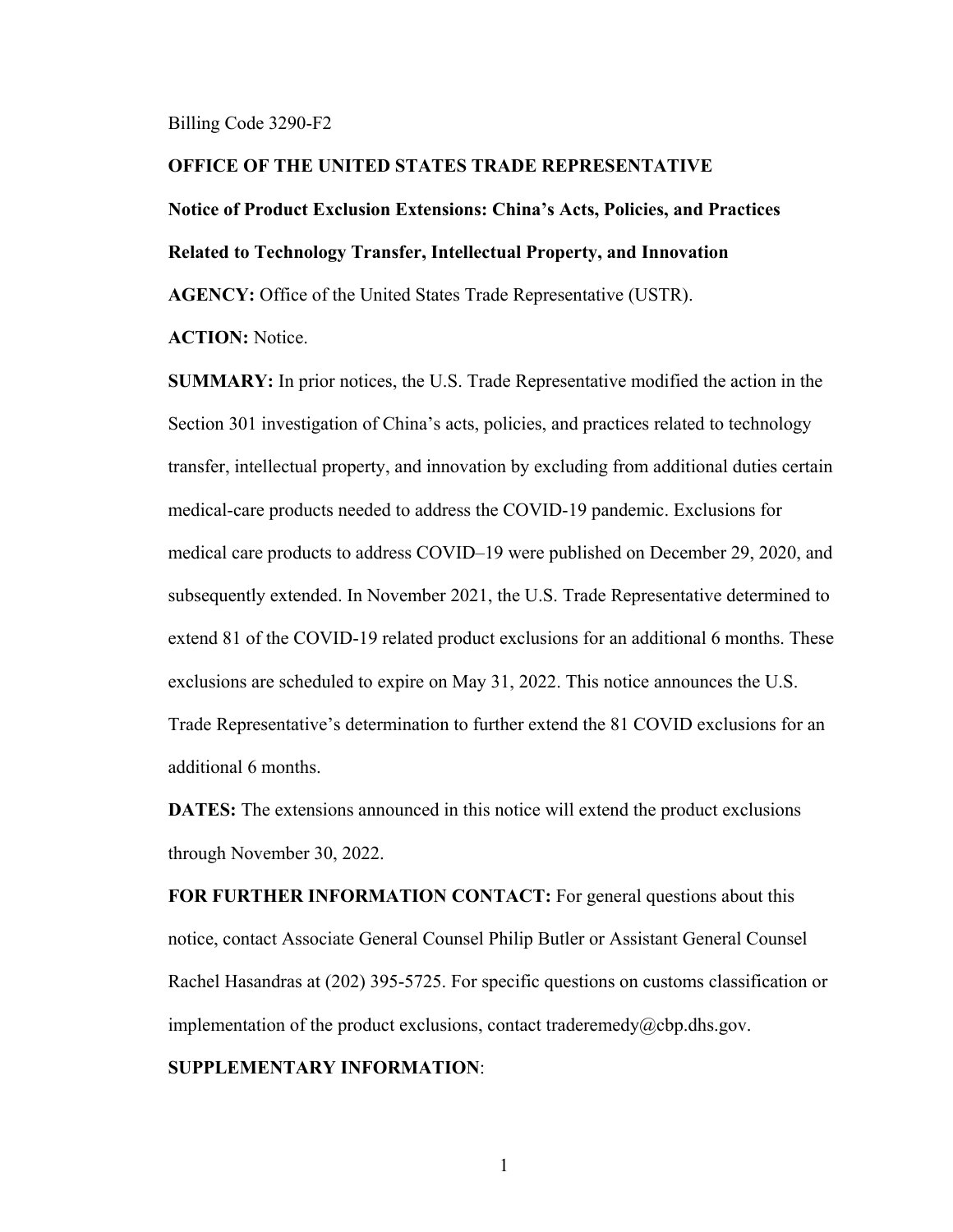#### **A. Background**

On December 29, 2020 (85 FR 85831), USTR announced the extension of 80 product exclusions on medical-care and/or COVID response products; further modifications in the form of 19 product exclusions to remove Section 301 duties from additional medical-care and/or COVID response products; and that USTR might consider further extensions and/or modifications as appropriate.

On March 10, 2021 (86 FR 13785), USTR extended These 99 exclusions until September 30, 2021. On August 27, 2021 (86 FR 48280), USTR published a notice requesting public comments on whether any of these exclusions should be further extended for up to six months. To provide time for USTR to review the comments it received in response to the August 27 notice, USTR announced interim extensions of these 99 exclusions through November 14, 2021 (86 FR 54011), and then through November 30, 2021.

On November 16, 2021 (86 FR 63438), USTR announced the extension of 81 of the COVID exclusions for an additional 6 months (until May 31, 2022) and that USTR might consider further extensions and/or modifications as appropriate.

## **B. Determination To Extend COVID Exclusions**

In light of the continuing efforts to combat COVID–19, the U.S. Trade Representative has determined that a 6-month extension of the 81 COVID-19-related product exclusions is warranted. The U.S. Trade Representative's decision to extend the 81 product exclusions takes into account public comments previously provided, and the advice of advisory committees and the interagency Section 301 Committee.